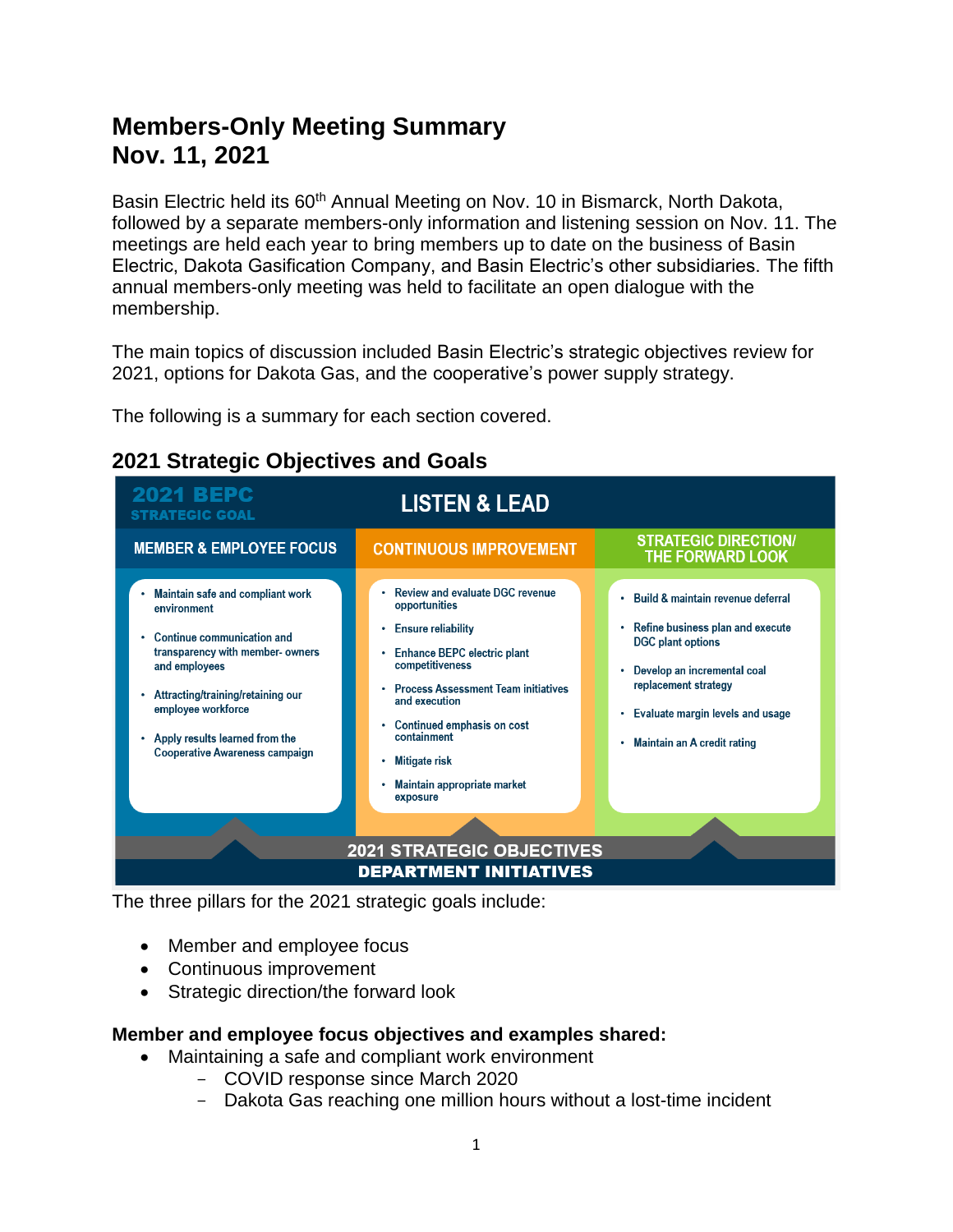- Continue communication and transparency with member-owners and employees
	- Fifth annual members-only meeting
	- New Basin Electric and Dakota Gas public websites
	- February energy event materials
- Apply results learned from the Cooperative Awareness campaign (Paulsen study)
	- Top three Member key issues include affordable rates, reliable power, and resolving the issues with Dakota Gas

### **Continuous improvement objectives and examples shared:**

- Review and evaluate Dakota Gas revenue opportunities
	- 45Q tax credit revenue, liquid carbon dioxide sales, and DEF sales
- Ensure reliability and enhance Basin Electric's electric plant competitiveness
	- Physical natural gas purchases
	- Western Energy Imbalance Service participation
- Continued emphasis on cost containment
	- Cost reductions of nearly \$600 million since 2016
- Mitigate risk and maintain appropriate market exposure
	- February energy event risk mitigation efforts with no rate impact to members
	- Nemadji Trail Energy Center Basin Electric will have a 30% ownership, an additional 180 megawatts of generation
	- Lonesome Creek 6 commissioning (60 MW gas unit to help serve Bakken area)

#### **Strategic direction/the forward look objectives and examples shared:**

- Build and maintain revenue deferral
	- \$230 million balance; used to mitigate membership risk
- Refine the business plan and execute Dakota Gas plant options
	- Primary reformer assessment
	- Sell Synfuels Plant assets
- Evaluate margin levels and usage
	- Accelerated Leland Olds Station unit 1 depreciation
	- (This does not mean the unit will be shut down earlier than planned)
	- Accelerated Dakota Gas coal assets depreciation
- Maintain an A credit rating
	- Affirmed by S&P and Moody's in 2021

## **Dakota Gas/Bakken Energy sale update**

In 2020, Basin Electric began exploring the addition of a primary reformer at the Great Plains Synfuels Plant, which would allow the facility to continue fertilizer production with or without the production of synthetic natural gas from coal. Another option was presented this past spring when Bakken Energy partnered with Mitsubishi Power and signed a non-binding letter of intent with Basin Electric on Aug. 4 to evaluate the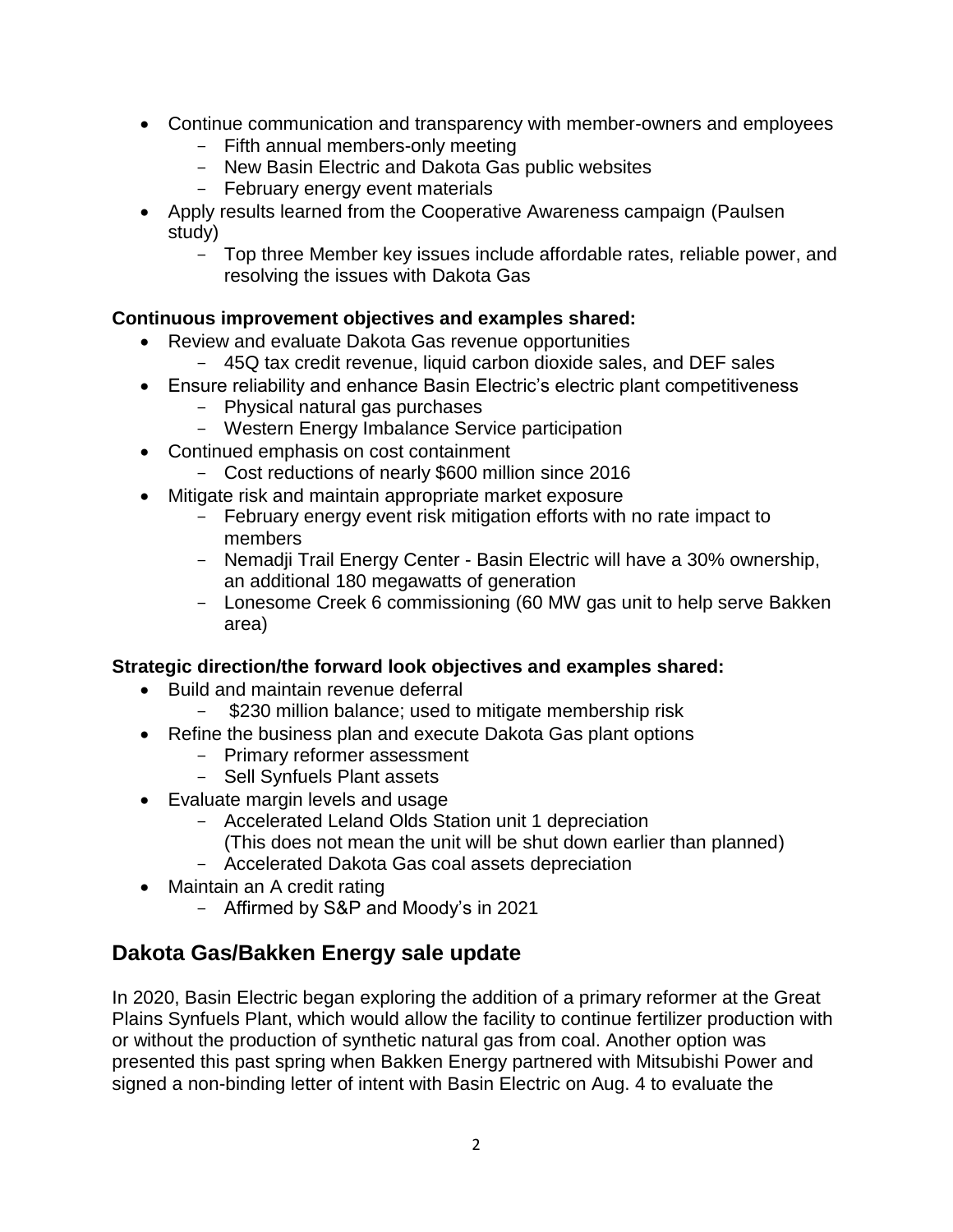purchase of a large percentage of the Synfuels Plant assets and convert it into a hydrogen production facility.



Bakken Energy is looking to the Biden administration's recently approved infrastructure bill that could provide \$2 billion of the \$9.5 billion designated for four hydrogen hubs in the United State to redevelop the Synfuels Plant into a hydrogen hub that would produce, store, and transport hydrogen, as a clean energy source.

Bakken Energy is working with Mitsubishi Power, as well as ATCO Energy Solutions, which is leading the engineering services.

Basin Electric and Dakota Gas have established a negotiations team comprised of senior management. The team is tasked with evaluating the economics, terms, and conditions of an agreement. An additional team, the Synfuels Plant evaluation team, is a cross-functional team that is reviewing a detailed economic analysis from Dakota Gas and Basin Electric's perspectives.

Another component of the sale is the potential to add electrical generation at or near the Synfuels Plant. And, Basin Electric could also sequester the carbon dioxide the plant would produce, as a benefit of the 45Q tax credit, which would be a revenue stream for years to come.

Basin Electric shared with the membership in 2019 that to shut down the Synfuels Plant, the immediate cash needed would be approximately \$1.2 billion. With the potential of a Bakken Energy purchase, the immediate cash requirement could be reduced to less than \$200 million.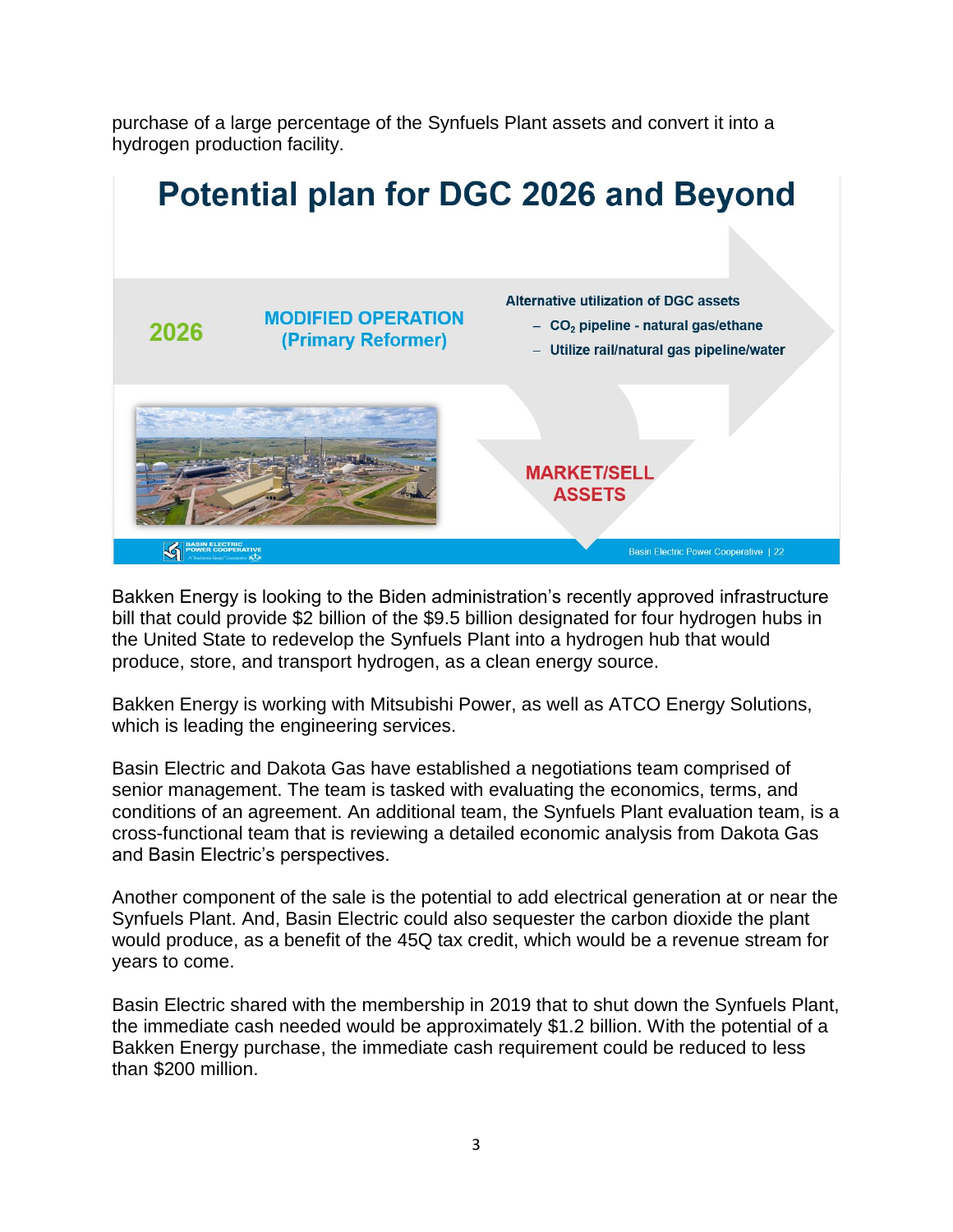

Many of the details for a sale remain to be worked out and more due diligence needs to be completed to quantify the full impact to Basin Electric. The timeline for the sale, if it moves forward, would likely be in 2023. An update will be provided at the November 2022 members-only meeting following Annual Meeting.

## **Power Supply Strategy**

In regard to Basin Electric's power supply strategy, the potential impact to the power supply planning assumptions without the Dakota Gas load and use of coal could result in coal cost impacts to the Leland Olds Station and Antelope Valley Station. The current forward forecast assumes the resource retirements of Leland Olds Unit 1 in 2025 and Unit 2 in 2030. While these are assumptions, and nothing is certain, these retirements will be based on reliability impacts and economic analysis.

Resource development includes looking at new generation in several northwest North Dakota areas. Dispatchable resources that could be added to meet member load growth may include gas resources such as combined cycle, combustion turbines, or reciprocating engines.